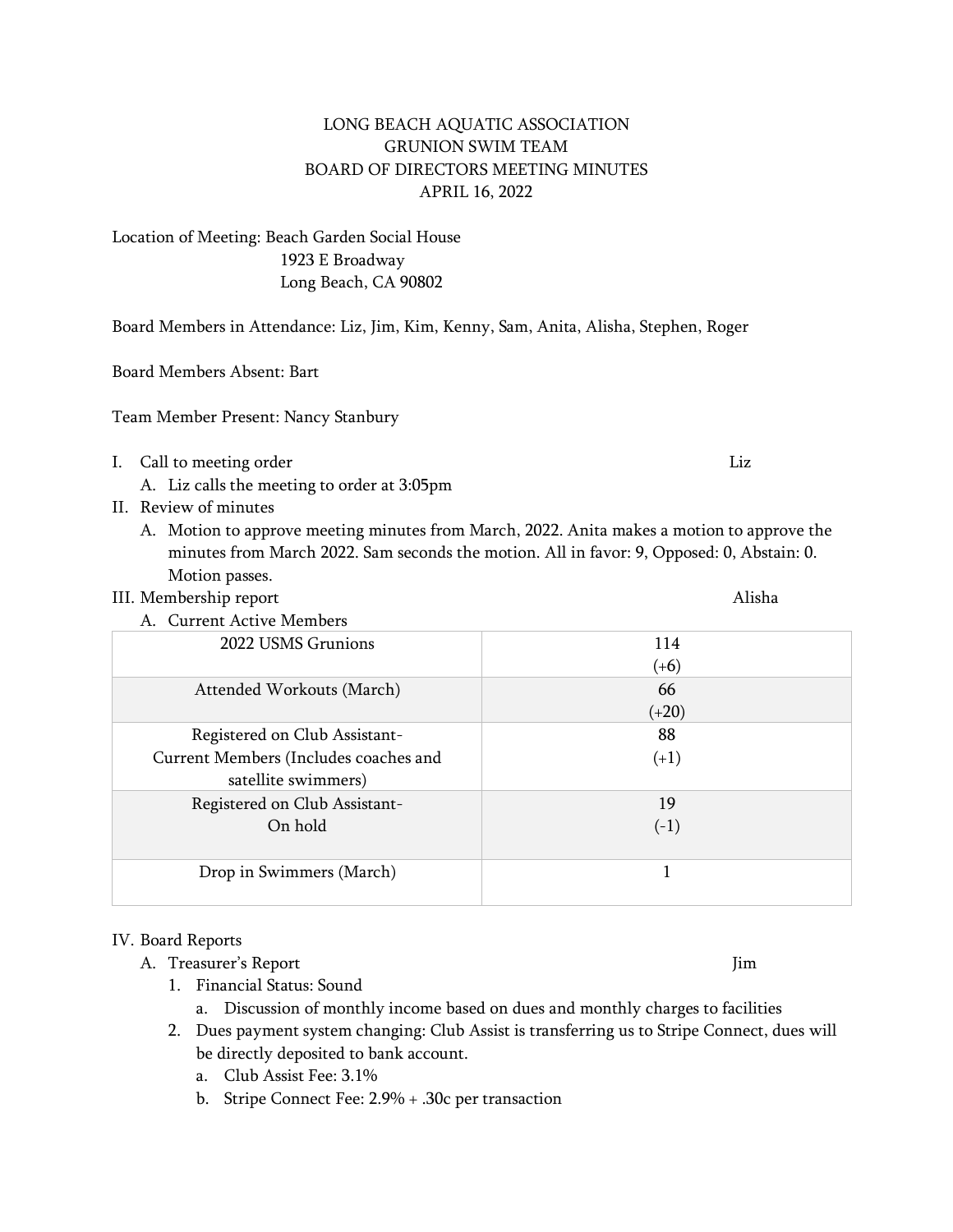|                                                                                                               | B. President's Report                                                                                                                                                                                                                                                                                  | Liz         |
|---------------------------------------------------------------------------------------------------------------|--------------------------------------------------------------------------------------------------------------------------------------------------------------------------------------------------------------------------------------------------------------------------------------------------------|-------------|
|                                                                                                               | Stephen/Liz/Bart will wrap up IGLA Sponsorship program in next month<br>1.                                                                                                                                                                                                                             |             |
|                                                                                                               | C. Co-Captain Report                                                                                                                                                                                                                                                                                   | Stephen     |
|                                                                                                               | 1. SPEEDO                                                                                                                                                                                                                                                                                              |             |
|                                                                                                               | Providing caps/goggles/mesh bags (still working on paint for printing Grunion logo)<br>b. Would like a quote from the captain/board, pictures, and texts to kick off campaign<br>Open to working with us for Pride Parade July 8-9                                                                     |             |
|                                                                                                               | c.<br>2. Pride Parade-front runners not walking, WeHo may be interested in walking with us                                                                                                                                                                                                             |             |
|                                                                                                               | D. Swim Meet Coordinator's Report                                                                                                                                                                                                                                                                      | Roger       |
|                                                                                                               | 1. Team Meet: May 15 RipTide/Huntington Beach is open for registration, publish in GR                                                                                                                                                                                                                  |             |
| 2. Potential upcoming team meets- do not publish yet                                                          |                                                                                                                                                                                                                                                                                                        |             |
|                                                                                                               | July 10 Mission Viejo Memorial Relay<br>a.                                                                                                                                                                                                                                                             |             |
|                                                                                                               | August 12-14 Championships<br>b.                                                                                                                                                                                                                                                                       |             |
|                                                                                                               | c. August 21 Naples Open Water                                                                                                                                                                                                                                                                         |             |
|                                                                                                               | d. August/September LaJolla Cove                                                                                                                                                                                                                                                                       |             |
|                                                                                                               | E. Communications Coordinators Report                                                                                                                                                                                                                                                                  | Sam         |
|                                                                                                               | Speedo would like to do personal/in depth stories on team members                                                                                                                                                                                                                                      |             |
| F.                                                                                                            | Membership Development Coordinators Report                                                                                                                                                                                                                                                             | Anita       |
|                                                                                                               | Emergency Contact Information- USMS pushing for swimmers to have emergency<br>1.                                                                                                                                                                                                                       |             |
|                                                                                                               | contact info/allergies/medication information with swim gear.                                                                                                                                                                                                                                          |             |
|                                                                                                               | a. Kenny will work with Anita                                                                                                                                                                                                                                                                          |             |
|                                                                                                               | 2. Mesh Bags-Stephen coordinating with Speedo                                                                                                                                                                                                                                                          |             |
|                                                                                                               | 3.<br>TRY Masters- July                                                                                                                                                                                                                                                                                |             |
|                                                                                                               | Banner to advertise for Pride Parade<br>a.                                                                                                                                                                                                                                                             |             |
|                                                                                                               | b. Reward for swimmer who brings the most new members- details to be determined                                                                                                                                                                                                                        |             |
|                                                                                                               | G. Coaches' Representative                                                                                                                                                                                                                                                                             | Kenny       |
|                                                                                                               | 1. Scott to take Thursday evenings                                                                                                                                                                                                                                                                     |             |
|                                                                                                               | 2. Kenny/Kim to cover Tuesday evenings for time being                                                                                                                                                                                                                                                  |             |
|                                                                                                               | H. Swimming Organization Representative                                                                                                                                                                                                                                                                | <b>Bart</b> |
|                                                                                                               | IGLA- both Grunions and WeHo expected to make a profit from meet                                                                                                                                                                                                                                       |             |
| Facilities Coordinator<br>Kim<br>Ι.                                                                           |                                                                                                                                                                                                                                                                                                        |             |
|                                                                                                               | JCC Pool available<br>1.                                                                                                                                                                                                                                                                               |             |
|                                                                                                               | Kim makes a motion to start practices at the JCC Pool beginning the week of April 25,<br>a.<br>on Tuesday and Thursday evenings from 7-8 pm, at the cost of \$154 per evening with<br>the promise of four lanes. Anita seconds the motion. All in favor: 9, Opposed: 0,<br>abstain: 0. Motion carries. |             |
|                                                                                                               | V. Old Business                                                                                                                                                                                                                                                                                        |             |
|                                                                                                               | A. Stroke Clinic/Bill Brenner                                                                                                                                                                                                                                                                          | Kim         |
| 1. Pending- Cost would be \$2000 for weekend, 1 day for coaches, 1 day for team. Potentially<br>hold in fall. |                                                                                                                                                                                                                                                                                                        |             |
| VI. New Business                                                                                              |                                                                                                                                                                                                                                                                                                        |             |
|                                                                                                               | A. T-Shirts/Team Gear                                                                                                                                                                                                                                                                                  | Stephen     |
|                                                                                                               | 1. Will work on new t-shirt design                                                                                                                                                                                                                                                                     |             |
|                                                                                                               | B. Social events                                                                                                                                                                                                                                                                                       | Stephen     |
|                                                                                                               |                                                                                                                                                                                                                                                                                                        |             |